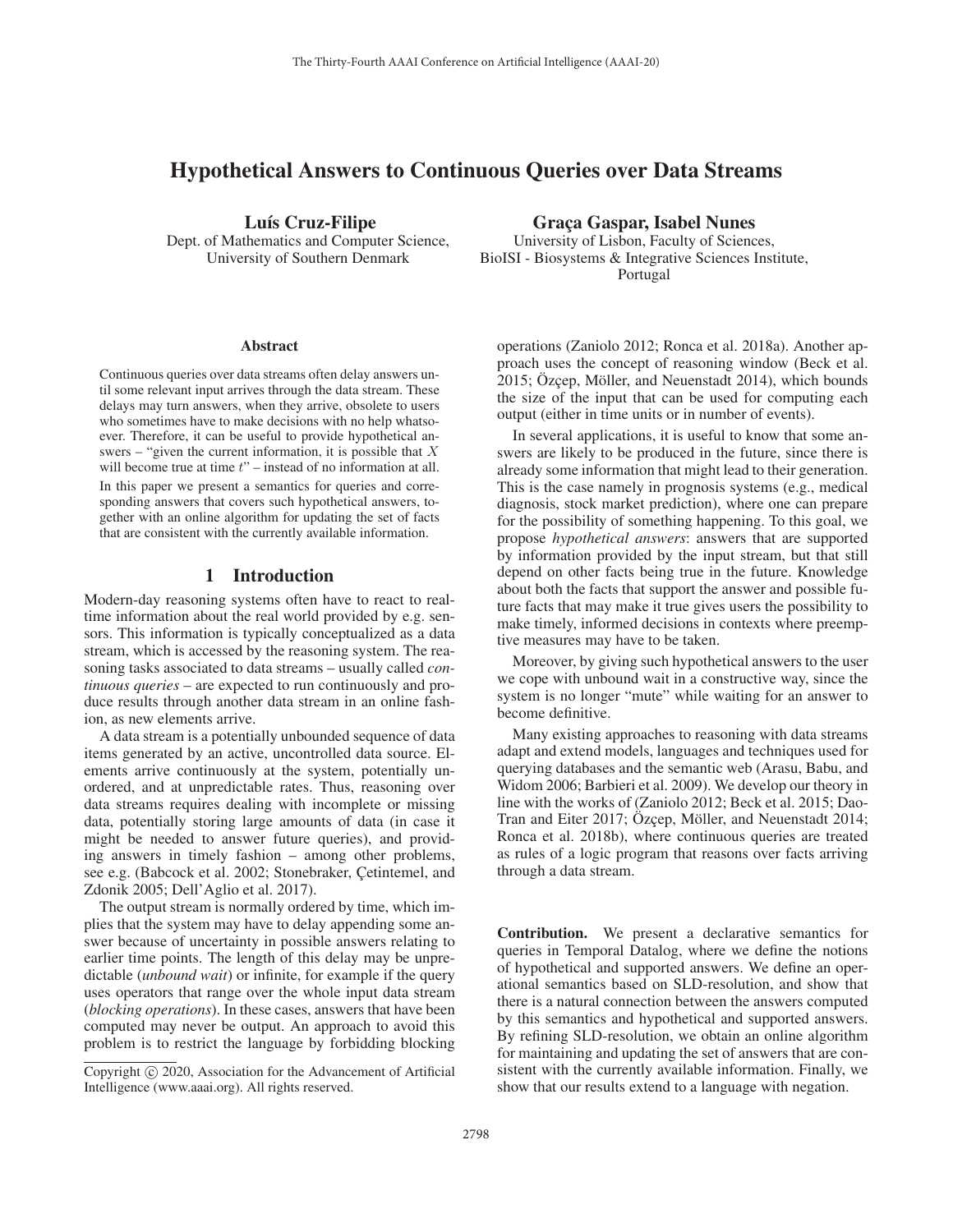Structure. Section 2 revisits some fundamental background notions and introduces the running example that we use throughout this article. Section 3 introduces our declarative semantics for continuous queries, defining hypothetical and supported answers, and relates these concepts with the standard definitions of answers. Section 4 presents our operational semantics for continuous queries and relates it to the declarative semantics. Section 5 details our online algorithm to compute supported answers incrementally, as input facts arrive through the data stream, and proves it sound and complete. Section 6 extends our framework to negation by failure. Section 7 compares our proposal to similar ones in the literature, discussing its advantages. Missing proofs and additional examples can be found in (Cruz-Filipe, Gaspar, and Nunes 2019).

# 2 Background

# Continuous queries in Temporal Datalog

We use the framework from (Ronca et al. 2018b) to write continuous queries over datastreams, slightly adapting some definitions. We work in *Temporal Datalog*, the fragment of negation-free Datalog extended with the special temporal sort from (Chomicki and Imielinski 1988), which is isomorphic to the set of natural numbers equipped with addition with arbitrary constants. In Section 6 we extend this language with negation.

Syntax of Temporal Datalog. A vocabulary consists of constants (numbers or identifiers in lowercase), variables (single uppercase letters) and predicate symbols (identifiers beginning with an uppercase letter). All these may be indexed if necessary; occurrences of predicates and variables are distinguished by context. In examples, we use words in sans serif for concrete constants and predicates.

Constants and variables have one of two sorts: *object* or *temporal*. An *object term* is either an object (constant) or an object variable. A *time term* is either a natural number (called a *time point* or *temporal constant*), a time variable, or an expression of the form  $T + k$  where T is a time variable and k is an integer.

Predicates can take one temporal parameter, which we assume to be the last one (if present). A predicate with no temporal parameters is called *rigid*, otherwise it is called *temporal*. An atom is an expression  $P(t_1,...,t_n)$  where P is a predicate and each  $t_i$  is a term of the expected sort.

A rule has the form  $\land_i \alpha_i \rightarrow \alpha$ , where  $\alpha$  and each  $\alpha_i$  are rigid or temporal atoms. Atom  $\alpha$  is called the *head* of the rule, and  $\wedge_i \alpha_i$  the *body*. Rules are assumed to be *safe*: each variable in the head must occur in the body. A *program* is a set of rules.

A predicate symbol that occurs in an atom in the head of a rule with non-empty body is called *intensional* (IDB predicate). Predicates that are defined only through rules with empty body are called extensional (EDB predicates). An atom is extensional (EDB atom) or intensional (IDB atom) according to whether  $P$  is extensional or intensional.

A term, atom, rule, or program is *ground* if it contains no variables. We write var $(\alpha)$  for the set of variables occur-

ring in an atom, and extend this function homomorphically to rules and sets. A *fact* is a function-free ground atom; since Temporal Datalog does not allow function symbols except in temporal terms, every ground rigid atom is a fact.

Rules are instantiated by means of *substitutions*, which are functions mapping variables to terms of the expected sort. The *support* of a substitution  $\theta$  is the set supp $(\theta)$  =  ${X \mid \theta(X) \neq X}$ . We consider only substitutions with finite support, and write  $\theta = [X_1 := t_1, \ldots, X_n := t_n]$  for the substition mapping each variable  $X_i$  to the term  $t_i$ , and leaving all remaining variables unchanged. A substitution is *ground* if every variable in its support is mapped to a constant. An *instance*  $r' = r\theta$  of a rule r is obtained by simultaneously replacing every variable X in r by  $\theta(X)$  and computing any additions of temporal constants.

A *query* is a pair  $Q = \langle P, \Pi \rangle$  where  $\Pi$  is a program and  $P$  is an IDB atom in the language underlying Π. (Note that we do not require  $P$  to be ground.)

A *dataset* is a set of EDB facts (*input facts*), intuitively produced by a data stream. For each dataset D and time point  $\tau$ , we consider D's  $\tau$ -history: the dataset  $D_{\tau}$  of the facts produced by  $D$  whose temporal argument is at most  $\tau$ . By convention,  $D_{-1} = \emptyset$ .

Semantics. The semantics of Temporal Datalog is a variant of the standard semantics based on Herbrand models. A Herbrand interpretation  $I$  for Temporal Datalog is a set of facts. If  $\alpha$  is an atom with no variables, then we define  $\bar{\alpha}$  as the fact obtained from  $\alpha$  by evaluating each temporal term. In particular, if  $\alpha$  is rigid, then  $\bar{\alpha} = \alpha$ . We say that I satisfies  $\alpha, I \models \alpha$ , if  $\bar{\alpha} \in I$ . The extension of the notion of satisfaction to the whole language follows the standard construction, and the definition of entailment is the standard one.

An *answer* to a query  $Q = \langle P, \Pi \rangle$  over a dataset D is a ground substitution  $\theta$  whose domain is the set of variables in P, satisfying  $\Pi \cup D$   $\models$  P $\theta$ . In the context of continuous query answering, we are interested in the case where  $D$  is a  $\tau$ -history of some data stream, which changes with time. We denote the set of all answers to Q over  $D_{\tau}$  as  $A(Q, D, \tau)$ .

We use a subset of Example 1 in (Ronca et al. 2018b) as running example throughout our paper.

Example 1 *A set of wind turbines are scattered throughout the North Sea. Each turbine has a sensor that sends temperature readings* Temp(*Device*, *Level*, *Time*) *to a data centre. The data centre tracks activation of cooling measures in each turbine, recording malfunctions and shutdowns by means of the following program*  $\Pi_E$ .

 $Temp(X, high, T) \rightarrow Flag(X, T)$  $Flag(X, T) \wedge Flag(X, T + 1) \rightarrow Cool(X, T + 1)$  $\text{Cool}(X, T) \wedge \text{Flag}(X, T + 1) \rightarrow \text{Shdn}(X, T + 1)$  $\text{Shdn}(X, T) \to \text{Malf}(X, T - 2)$ 

*Consider the query*  $Q_E = \langle \text{Malf}(X, T), \Pi_E \rangle$ . If the his*tory*  $D_0$  *consists of the single fact*  $Temp(wt25, high, 0)$ *, then at time instant* 0 *there is no output for* QE*. If* Temp(wt25, high, 1) *arrives to* D, then  $D_1 = D_0 \cup$  ${Temp(wt25, high, 1)}$ *, and there still is no answer to*  $Q_E$ *.*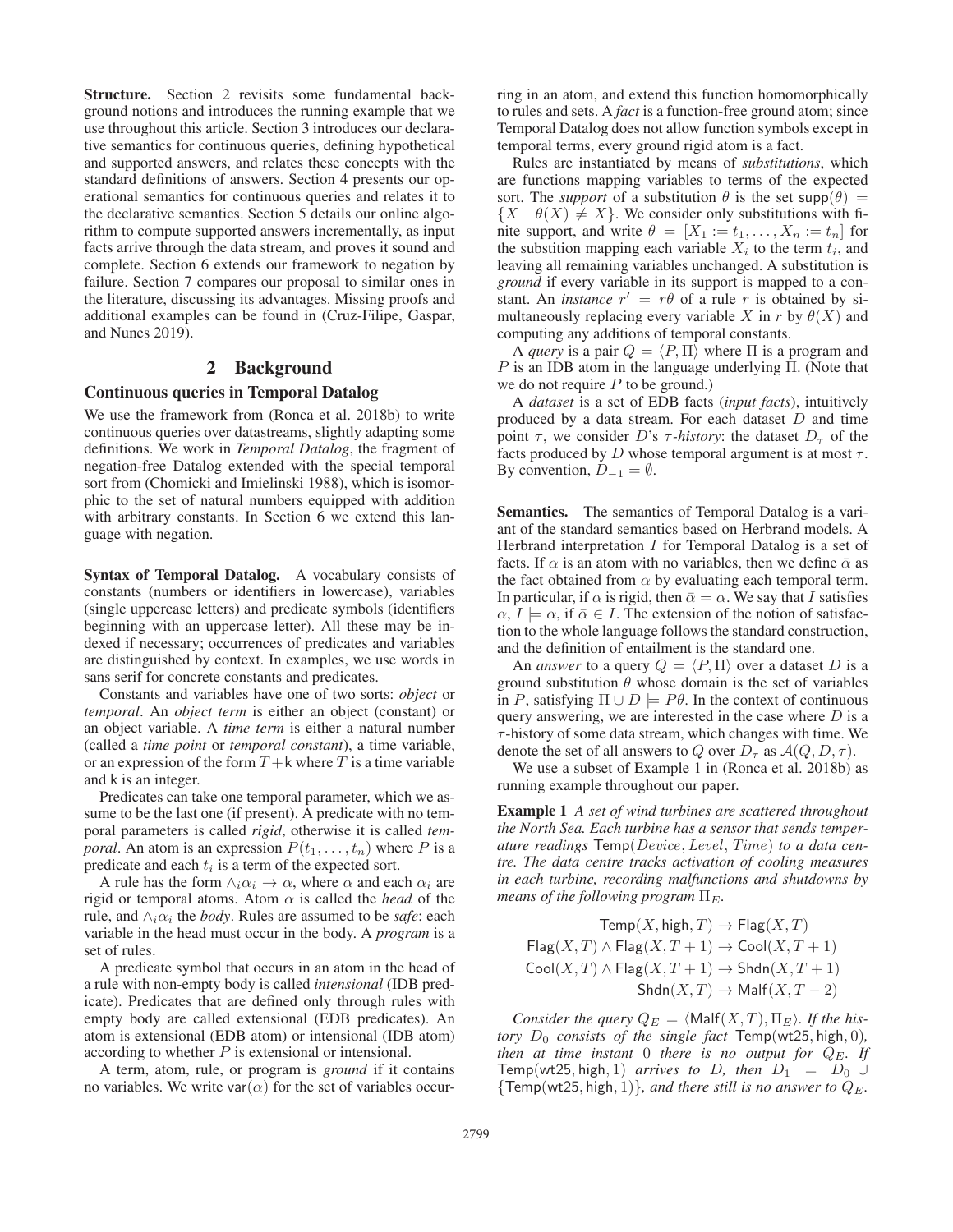*Finally, the arrival of* Temp(wt25, high, 2) *to* D *yields*  $D_2 = D_1 \cup \{Temp(wt25, high, 2)\}$ , allowing us to in*fer* Malf(wt25, 0)*. Then*  $\{X := \text{wt25}, T := 0\}$  ∈  $\mathcal{A}(Q_E, D, 2)$ .

Throughout this work, we do not distinguish between the temporal argument in a fact (the timepoint where it is produced) and the instant when it arrives in  $D$ . In other words, we assume that at each time point  $\tau$ , the  $\tau$ -history  $D_{\tau}$  contains all EDB facts about time instants  $\tau' < \tau$ .

#### SLD-resolution

A *literal* is an atom or its negation. Atoms are also called *positive* literals, and a negated atom is a *negative* literal. A *definite clause* is a disjunction of literals containing at most one positive literal. In the case where all literals are negative, the clause is a *goal*. We use the standard rule notation for writing definite clauses.

The notions of substitution, unification and most general unifier (mgu) are standard. It is well known that there always exist several mgus of any two unifiable atoms, and that they are unique up to renaming of variables.

Recall that a *goal* is a clause of the form  $\neg \wedge_j \beta_j$ . If C is a rule  $\wedge_i\alpha_i\to\alpha$ ,  $G$  is a goal  $\neg\wedge_j\beta_j$  with var $(G)\cap$ var $(C)=$  $\emptyset$ , and  $\theta$  is an mgu of  $\alpha$  and  $\beta_k$ , then the *resolvent* of  $G$  and

C is the goal  $\neg \left( \bigwedge_{j < k} \beta_j \wedge \bigwedge_i \alpha_i \wedge \bigwedge_{j > k} \beta_j \right) \theta$ .

If P is a program and G is a goal, an *SLD-derivation* of  $P \cup \{G\}$  is a (finite or infinite) sequence  $G_0, G_1, \ldots$  of goals with  $G = G_0$ , a sequence  $C_1, C_2, \ldots$  of  $\alpha$ -renamings of program clauses of P and a sequence  $\theta_1, \theta_2, \ldots$  of substitutions such that  $G_{i+1}$  is the resolvent of  $G_i$  and  $C_{i+1}$  using  $\theta_{i+1}$ . A finite SLD-derivation of  $P \cup \{G\}$  where the last goal is a contradiction ( $\square$ ) is called an *SLD-refutation* of  $P \cup \{G\}$ of length  $n$ , and the substitution obtained by restricting the composition of  $\theta_1, \ldots, \theta_n$  to the variables occurring in G is called a *computed answer* of  $P \cup \{G\}$ .

# 3 Hypothetical answers

In our running example, Temp(wt25, high, 0) being produced at time instant 0 yields some evidence that Malf(wt25, 0) may turn out to be true. At time instant 1, we may receive further evidence as in the example (the arrival of Temp(wt25, high, 1)), or we might find out that this fact will not be true (if Temp(wt25, high, 1) does not arrive).

We propose a theory where such *hypothetical answers* to a continuous query are output: if some substitution can become an answer as long as some facts in the future are true, then we output this information. In this way we can lessen the negative effects of unbound wait. Hypothetical answers can also refer to future time points: in our example,  $[X := wt25, T := 2]$  would also be output at time point 0 as a substitution that may prove to be an answer to the query  $\langle \text{Shdn}(X,T), \Pi_E \rangle$  when further information arrives.

Our formalism uses ideas from multi-valued logic, where some substitutions correspond to answers (true), others are known not to be answers (false), and others are consistent with the available data, but can not yet be shown to be true or false. In our example, Malf(wt25, 0) is consistent with the

data at time point 0, and thus "possible"; it is also consistent with the data at time point 1, and thus "more possible"; and it finally becomes (known to be) true at time point 2.

As already motivated, we want answers to give us not only the substitutions that make the query goal true, but also ones that make the query goal possible in the following sense: they depend both on past and future facts, and the past facts are already known.

For the remainder of the article, we assume fixed a query  $Q = \langle P, \Pi \rangle$ , a data stream D and a time instant  $\tau$ .

**Definition 1** *A* hypothetical answer *to query Q over*  $D_{\tau}$  *is a pair*  $\langle \theta, H \rangle$ , where  $\theta$  *is a substitution and* H *is a finite set of ground EDB temporal atoms (the hypotheses) such that:*

- $supp(\theta) = var(P)$ ;
- H only contains atoms with time stamp  $\tau' > \tau$ ;
- $\Pi \cup D_{\tau} \cup H \models P\theta;$
- H *is minimal with respect to set inclusion.*
- $\mathcal{H}(Q, D, \tau)$  *is the set of hypothetical answers to Q over*  $D_{\tau}$ *.*

Intuitively, a hypothetical answer  $\langle \theta, H \rangle$  states that  $P\theta$ holds if all facts in  $H$  are ever produced by the data stream. Thus,  $P\theta$  is currently backed up by the information available. In particular, if  $H = \emptyset$  then  $P\theta$  is an answer in the standard sense (it is a known fact).

**Proposition 1** *If*  $\langle \theta, \emptyset \rangle \in \mathcal{H}(Q, D, \tau)$ *, then*  $\theta \in$  $\mathcal{A}(Q, D, \tau)$ .

We can generalize this proposition, formalizing the intuition we gave for the definition of hypothetical answer.

**Proposition 2** *If*  $\langle \theta, H \rangle \in \mathcal{H}(Q, D, \tau)$ *, then there exist a time point*  $\tau' \geq \tau$  *and a data stream*  $D'$  *such that*  $D_{\tau} = D'_{\tau}$ and  $\dot{\theta} \in \mathcal{A}(Q, D', \tau').$ 

Example 2 *We illustrate these concepts in the context of Example 1. Consider*  $\theta = [X := wt25, T := 0]$ . *Then*  $\langle \theta, \{\text{Temp(wt25, high, 1)}, \text{Temp(wt25, high, 2)}\}\rangle \in$  $\mathcal{H}(Q_E, D, 0)$ *. Since* Temp(wt25, high, 1)  $\in D_1$ , we *get*  $\langle \theta, \{\text{Temp(wt25, high, 2)}\}\rangle \in \mathcal{H}(Q_E, D, 1)$ *. Finally,* Temp(wt25, high, 2)  $\in D_2$ , so  $\langle \theta, \emptyset \rangle \in \mathcal{H}(Q_E, D, 2)$ . This *answer has no hypotheses, and indeed*  $\theta \in A(Q_E, D, 2)$ *.* 

*Take*  $\theta' = [X := wt42, T := 1]$  *for another constant* wt42. Then also e.g.  $\langle \theta', H_0' \rangle \in \mathcal{H}(\tilde{Q}_E, D, 0)$  with  $H_0' =$  ${Temp(wt42, high, k)$  |  $1 \leq k \leq 3$ *, but since*  $\text{Temp}(\text{wt42}, \text{high}, 1) \notin D_1$  there is no element  $\langle \theta', H' \rangle \in$  $\mathcal{H}(Q_E, D, \tau)$  *for*  $\tau \geq 1$ *.* 

Hypothetical answers  $\langle \theta, H \rangle \in \mathcal{H}(Q, D, \tau)$  where  $H \neq \emptyset$ can be further split into two kinds: those that are supported by some present or past true fact(s), and those for which there is no evidence whatsover – they only depend on future, unknown facts. For the former,  $\Pi \cup H \not\models P\theta$ : they rely on some fact from  $D_{\tau}$ . This is the class of answers that interests us, as there is non-trivial information in saying that they may become true.

**Definition 2** *A non-empty set of facts*  $E \subseteq D_{\tau}$  *is* evidence *supporting*  $\langle \theta, H \rangle \in \mathcal{H}(Q, D, \tau)$  *if E is a minimal set satisfying*  $\Pi \cup E \cup H$  =  $P\theta$ . A supported answer *to* Q *over*  $D_{\tau}$ *is a triple*  $\langle \theta, H, E \rangle$  *where E is evidence supporting*  $\langle \theta, H \rangle$ *.*  $\mathcal{E}(Q, D, \tau)$  *is the set of supported answers to* Q *over*  $D_{\tau}$ *.*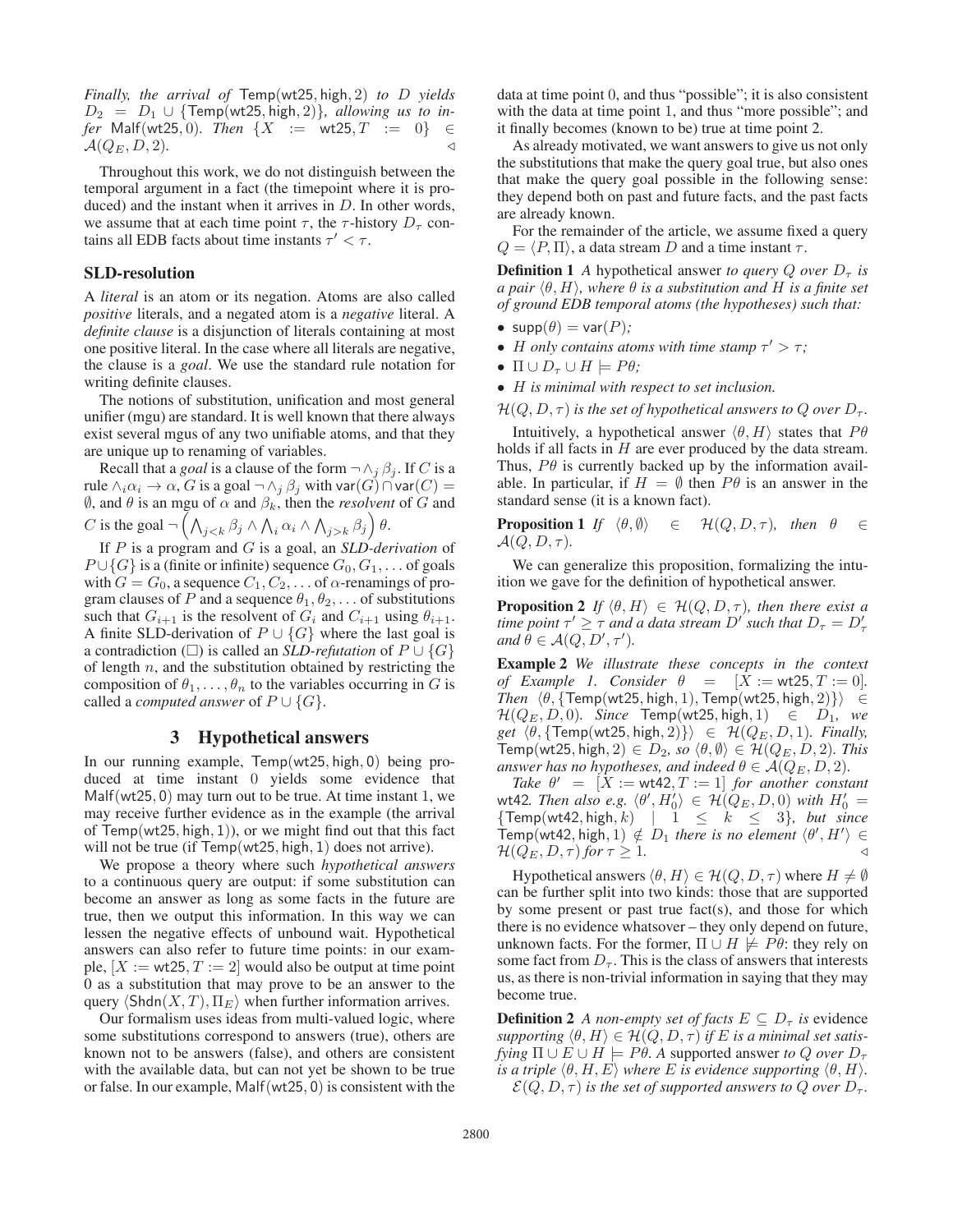Since set inclusion is well-founded, if  $\langle \theta, H \rangle \in$  $\mathcal{H}(Q, D, \tau)$  and  $\Pi \cup E \cup H \models P\theta$ , then there exists a set E' such that  $\langle \theta, H, E' \rangle$  is a supported answer to Q over  $D_{\tau}$ . However, in general, several such sets  $E'$  may exist. As a consequence, Propositions 1 and 2 generalize to supported answers in the obvious way.

**Example 3** *In Example 2, the hypothetical answer*  $\langle \theta, H_0 \rangle$ *is supported by*  $E_0 = \{Temp(wt25, high, 0)\}$ , while  $\langle \theta, H_1 \rangle$  *is supported by*  $E_1 = \{Temp(wt25, high, 0),\}$ Temp(wt25, high, 1)}*. Since there is no evidence for*  $\langle \theta', H_0' \rangle$ , this answer is not supported.

This example illustrates that unsupported hypothetical answers are not very informative: it is the existence of supporting evidence that distinguishes interesting hypothetical answers from any arbitrary future fact.

However, it is useful to consider even unsupported hypothetical answers in order to develop incremental algorithms to compute supported answers: the sequence of sets  $\Theta_{\tau}^{E} = \{ \theta \mid \langle \theta, H, E \rangle \in \mathcal{E}(Q, D, \tau) \text{ for some } H, E \}$  is nonmonotonic, as at every time point new unsupported hypothetical answers may get evidence and supported hypothetical answers may get rejected. The sequence  $\Theta_{\tau}^{H} = \{ \theta \mid \theta \in \mathbb{R} \}$  $\langle \theta, H \rangle \in \mathcal{H}(Q, D, \tau)$  for some H, on the other hand, is anti-monotonic, as the following results state.

**Proposition 3** *If*  $\langle \theta, H \rangle \in \mathcal{H}(Q, D, \tau)$ *, then there exists*  $H^0$  $\mathit{such that} \ \langle \theta, H^0 \rangle \in \mathcal{H}(Q, D, -1) \ and \ H = H^0 \setminus D_\tau. \ \mathit{Fun}$ *thermore, if*  $H \neq H^0$ *, then*  $\langle \theta, H, H^0 \setminus H \rangle \in \mathcal{E}(\dot{Q}, D, \tau)$ *.* 

**Proposition 4** If  $\langle \theta, H \rangle \in \mathcal{H}(Q, D, \tau)$  and  $\tau' < \tau$ , then *there exists*  $\langle \theta, H' \rangle \in H(Q, D, \tau')$  *such that*  $H = H' \setminus$  $(D_{\tau} \setminus D_{\tau'})$ .

Examples 2 and 3 also illustrate this property, with hypotheses turning into evidence as time progresses. Since  $D_{-1} = \emptyset$ , Proposition 3 is a particular case of Proposition 4.

In the next sections we show how to compute hypothetical answers and the corresponding sets of evidence for a given continuous query.

### 4 Operational semantics via SLD-resolution

The definitions of hypothetical and supported answers are declarative. We now show how SLD-resolution can be adapted to algorithms that compute these answers. We use standard results about SLD-resolution, see for example (Lloyd 1984).

We begin with a simple observation: since the only function symbol in our language is addition of temporal parameters (which is invertible), we can always choose mgus that do not replace variables in the goal with new ones.

**Lemma 5** *Let*  $\neg \wedge_i \alpha_i$  *be a goal and*  $\wedge_j \beta_j \rightarrow \beta$  *be a rule such that*  $\beta$  *is unifiable with*  $\alpha_k$  *for some k. Then there is an mgu*  $\theta = [X_1 := t_1, \dots, X_n := t_n]$  *of*  $\alpha_k$  *and*  $\beta$  *such that all variables occurring in*  $t_1, \ldots, t_n$  *also occur in*  $\alpha_k$ *.* 

Without loss of generality, we assume all mgus in SLDderivations to have the property in Lemma 5.

In classical SLD-resolution, derivations must end in the empty clause. We relax this by allowing derivations to end with a goal if: this goal only refers to EDB predicates and all

the temporal terms in it refer to future instants (possibly after further instantiation). This makes the notion of derivation also dependent on a time parameter.

**Definition 3** An atom  $P(t_1, \ldots, t_n)$  is a future atom wrt  $\tau$ *if*  $P$  *is a temporal predicate and the time term*  $t_n$  *either contains a temporal variable or is a time instant*  $t_n > \tau$ .

Definition 4 *An* SLD-refutation with future premises *of* Q *over*  $D_{\tau}$  *is a finite SLD-derivation of*  $\Pi \cup D_{\tau} \cup \{\neg P\}$  *whose last goal only contains future EDB atoms wrt* τ.

*If* D *is an SLD-refutation with future premises of* Q *over*  $D_{\tau}$  *with last goal*  $G = \neg \wedge_i \alpha_i$  *and*  $\theta$  *is the substitution obtained by restricting the composition of the mgus in* D *to* var(P), then  $\langle \theta, \wedge_i \alpha_i \rangle$  *is a* computed answer with premises *to* Q *over*  $D_{\tau}$ *, denoted*  $\langle Q, D_{\tau} \rangle \vdash_{\text{SLD}} \langle \theta, \wedge_i \alpha_i \rangle$ *.* 

**Example 4** *Consider the query*  $Q_E$  *from Example 1 and let*  $\tau$  = 1*. There is an SLD-derivation of*  $\Pi \cup D_1 \cup$  $\{\neg \text{Malf}(X, T)\}\$  *ending with the goal* Temp(wt25, high, 2), *which is a future EDB atom with respect to* 1*. Thus,*  $\langle Q_E, D_1 \rangle$   $\vdash$  SLD  $\langle \theta, \text{Temp(wt25, high, 2)} \rangle$  *with*  $\theta$  $[X := wt25, T := 0].$ 

Computed answers with premises are the operational counterpart to hypothetical answers, with two caveats. First, a computed answer with premises need not be ground: there may be some universally quantified variables in the last goal. Second,  $\wedge_i \alpha_i$  may contain redundant conjuncts, in the sense that they might not be needed to establish the goal. We briefly illustrate these two features.

Example 5 *Continuing with our running example, there is* also an SLD-derivation of  $\Pi \cup D_1 \cup \{\neg \text{Malf}(X,T)\}\$ end- $\emph{ing with the goal} \, \neg \, \bigwedge_{i=0}^2 \, \textsf{Temp}(X, \textsf{high}, T+i), \emph{which only}$ *contains future EDB atoms wrt* 1*. Thus also*  $\langle Q_E, D_1 \rangle \vdash_{SLD}$  $\langle \emptyset, \bigwedge_{i=0}^2 \mathsf{Temp}(X, \mathsf{high}, T+i) \rangle.$ 

**Example 6** Consider the program  $\Pi'$  containing rules  $P(a,T) \rightarrow R(a,T)$  *and*  $P(a,T) \land Q(a,T) \rightarrow R(a,T)$  *and the query*  $Q' = \langle R(X,T), \Pi' \rangle$ .

Let  $D'_0 = \emptyset$ . There is an SLD-derivation of  $\Pi' \cup D'_0 \cup$  ${\neg R(X, T)}$  *ending with the goal*  $\neg (P(a, T) \land Q(a, T))$ *, which only contains future EDB atoms wrt τ. Thus*  $\langle Q', D'_0 \rangle$   $\vdash_{\mathsf{SLD}} \langle [X := \mathsf{a}], \mathsf{P}(\mathsf{a}, T) \wedge \mathsf{Q}(\mathsf{a}, T) \rangle$ . However, *atom* Q(a, T) *is redundant, since* P(a, T) *alone suffices to make*  $[X := a]$  *an answer to Q for any T.* 

*(Observe that also*  $\langle Q', D'_0 \rangle$   $\vdash$   $SLD$   $\langle [X := a], P(a, T) \rangle$ , *but produced by a different SLD-derivation.)*

We now look at the relationship between the operational definition of computed answer with premises and the notion of hypothetical answer. The examples above show that these notions do not precisely correspond. However, we can show that computed answers with premises approximate hypothetical answers and, conversely, every hypothetical answer is a grounded instance of a computed answer with premises.

**Proposition 6 (Soundness)** *If*  $\langle Q, D_{\tau} \rangle \vdash_{\text{SLD}} \langle \theta, \wedge_i \alpha_i \rangle$  *and σ is a ground substitution such that*  $\text{supp}(\sigma) = \text{var}(\land_i \alpha_i) \cup$  $(\text{var}(P) \setminus \text{supp}(\theta))$  *and*  $t\sigma > \tau$  *for every temporal term t occurring in*  $\wedge_i \alpha_i$ *, then there is a set*  $H \subseteq {\alpha_i \sigma}_i$  *such that*  $\langle (\theta \sigma)|_{\text{var}(P)}, H \rangle \in \mathcal{H}(Q, D, \tau)$ *.*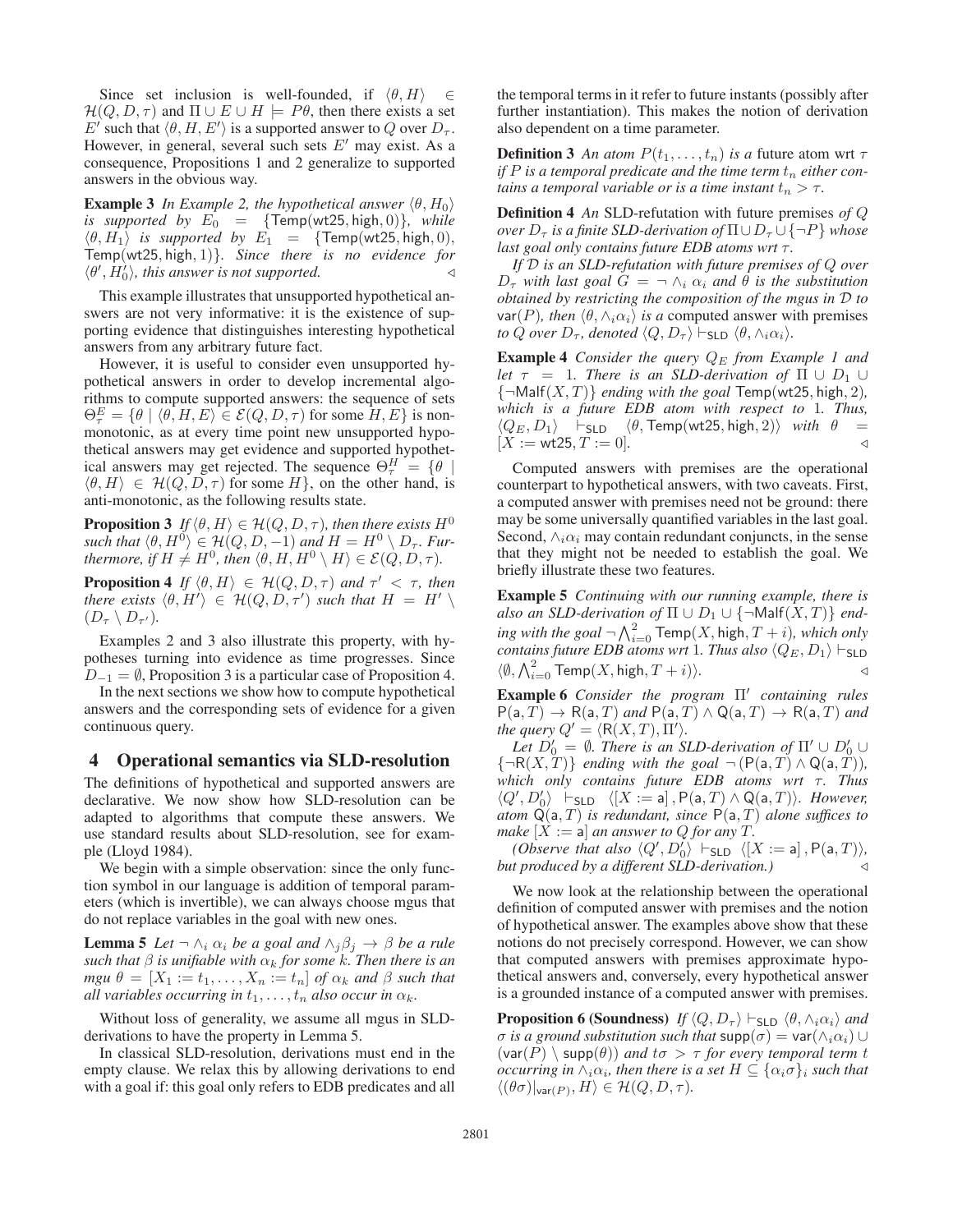**Proposition 7 (Completeness)** *If*  $\langle \theta, H \rangle \in \mathcal{H}(Q, D, \tau)$ *, then there exist substitutions* ρ *and* σ *and a finite set of atoms*  $\{\alpha_i\}_i$  *such that*  $\theta = \rho\sigma$ ,  $H = \{\alpha_i\sigma\}_i$  *and*  $\langle Q, D_{\tau} \rangle \vdash$  SLD  $\langle \rho, \wedge_i \alpha_i \rangle$ .

All notions introduced in this section depend on the time parameter  $\tau$ , and in particular on the history dataset  $D_{\tau}$ . Next, we explore the idea of "organizing" the SLDderivation adequately to pre-process  $\Pi$  independently of  $D_{\tau}$ , so that the computation of (hypothetical) answers can be split into an offline part and a less expensive online part.

#### 5 Incremental computation of answers

Proposition 4 states that the set of hypothetical answers evolves as time passes, with hypothetical answers either gaining evidence and becoming query answers or being put aside due to depending on facts that turn out not to be true.

In this section, we show how we can use this temporal evolution to compute supported answers incrementally. We start by revisiting SLD-derivations and showing how they can reflect this temporal structure.

**Proposition 8** *If*  $\langle Q, D_{\tau} \rangle \vdash_{\mathsf{SLD}} \langle \theta, \wedge_i \alpha_i \rangle$ , then there exist *an SLD-refutation with future premises of Q over*  $D_{\tau}$  *computing*  $\langle \theta, \wedge_i \alpha_i \rangle$  *and a sequence*  $k_{-1} \leq k_0 \leq \ldots \leq k_{\tau}$  *such that: (i) goals*  $G_1, \ldots, G_{k-1}$  *are obtained by resolving with clauses from*  $\Pi$ *; (ii) for*  $0 \leq i \leq \tau$ *, goals*  $G_{k_{i-1}+1}, \ldots, G_{k_i}$ *are obtained by resolving with clauses from*  $D_i \setminus D_{i-1}$ *.* 

An SLD-refutation with future premises with the property guaranteed by Proposition 8 is called a *stratified* SLDrefutation with future premises. Since data stream D only contains EDB atoms, it also follows that in a stratified SLDrefutation all goals after  $G_{k-1}$  are always resolved with EDB atoms. Furthermore, each  $G_{k_i}$  contains only future EDB atoms with respect to i. Let  $\theta_i$  be the restriction of the composition of all substitutions in the SLD-derivation up to step  $k_i$  to var(P). Then  $G_{k_i} = \neg \wedge_i \alpha_i$  represents all hypothetical answers to Q over  $D_i$  of the form  $\langle (\theta_i \sigma)|_{var(P)}, \wedge_i \alpha_i \rangle$ for some ground substitution  $\sigma$  (cf. Proposition 6).

This yields an online procedure to compute supported answers. In a pre-processing step, we calculate all computed answers with premises to  $Q$  over  $D_{-1}$ , and keep the ones with minimal set of formulas. (Note that Proposition 7 guarantees that all minimal sets are generated by this procedure, although some non-minimal sets may also appear as in Example 5.) The online part of the procedure then performs SLD-resolution between each of these sets and the facts produced by the data stream, adding the resulting resolvents to a set of schemata of supported answers (i.e. where variables may still occur). By Proposition 8, if there is at least one resolution step at this stage, then the hypothetical answers represented by these schemata all have evidence, so they are indeed supported.

In general, the pre-processing step of this procedure may not terminate, as the following example illustrates.

**Example 7** Consider the following program Π", where R is *an extensional predicate and* S *is an intensional predicate.*

$$
S(X,T) \to S(X,T+1) \qquad R(X,T) \to S(X,T)
$$

*If*  $R(a, t_0)$  *is produced by the datastream, then*  $S(a, t)$  *is true for every*  $t \geq t_0$ *. Thus,*  $\langle [X := a], \{R(a, T - k)\}\rangle \in$  $H(\langle S(X,T), \Pi'' \rangle, D, 0)$  for all k. The pre-processing step *needs to output this infinite set, so it cannot terminate.*

We establish termination of the pre-processing step for two different classes of queries. A query  $Q = \langle P, \Pi \rangle$  is *connected* if each rule in P contains at most one temporal variable, which occurs in the head whenever it occurs in the body; and it is *nonrecursive* if the directed graph induced by its dependencies is acyclic, cf. (Ronca et al. 2018b).

**Proposition 9** Let  $Q = \langle P, \Pi \rangle$  be a nonrecursive and con*nected query. Then the set of all computed answers with premises to* <sup>Q</sup> *over* <sup>D</sup>−<sup>1</sup> *can be computed in finite time.*

(Ronca et al. 2018b) also formally define delay and window size as follows. Q is a query with temporal variable T.

Definition 5 *A* delay *for* Q *is a natural number* d *such that: for every substitution*  $\theta$  *and every*  $\tau \geq T\theta + d$ ,  $\theta \in \mathcal{A}(Q, D, \tau)$  *iff*  $\theta \in \mathcal{A}(Q, D, T\theta + d)$ *.* 

*A natural number* w *is a* window size *for* Q *if: each* θ *is an answer to* Q *over*  $D_{\tau}$  *iff*  $\theta$  *is an answer to* Q *over*  $D_{\tau} \setminus D_{\tau-w}$ *.* 

Proposition 10 *If* Q *has a delay* d *and a window size* w*, then the set of all computed answers with premises to* Q *over* <sup>D</sup>−<sup>1</sup> *can be computed in finite time.*

The (offline) pre-processing step gives us a finite set  $\mathcal{P}_Q$  of *preconditions* for Q that represents  $\mathcal{H}(Q, D, -1)$ : for each computed answer  $\langle \theta, \wedge_i \alpha_i \rangle$  with premises to Q over  $D_{-1}$  where  $\{\alpha_i\}_i$  is minimal,  $\mathcal{P}_Q$  contains an entry  $\langle \theta, M, \{\alpha_i\}_i \setminus M \rangle$  where M is the subset of the  $\alpha_i$  with minimal timestamp (those whose temporal variable is  $T + k$ with minimal  $k$ ).

Each tuple  $\langle \theta, M, F \rangle \in \mathcal{P}_Q$  represents the set of all hypothetical answers  $\langle \theta \sigma, (M \cup F) \sigma \rangle$  as in Proposition 6.

We now show that computing and updating the set  $\mathcal{E}(Q, D, \tau)$  can be done efficiently. This set is maintained again as a set  $S<sub>\tau</sub>$  of schematic supported answers. We assume that  $Q$  is a connected query; we discuss how to remove this restriction later.

**Proposition 11** *The following algorithm computes*  $S_{\tau+1}$ *from*  $\mathcal{P}_Q$  *and*  $\mathcal{S}_{\tau}$  *in time polynomial in the size of*  $\mathcal{P}_Q$ *,*  $\mathcal{S}_{\tau}$ *and*  $D_{\tau+1} \setminus D_{\tau}$ *.* 

- *1. For each*  $\langle \theta, M, F \rangle \in \mathcal{P}_Q$  *and each computed answer*  $\sigma$ *to*  $(D_{\tau+1} \setminus D_{\tau}) \cup \{\neg \text{ } \wedge M\}$ *, add*  $\langle \theta \sigma, M\sigma, F\sigma \rangle$  *to*  $S_{\tau+1}$ *. (By connectedness, all time variables in*  $M\sigma \cup F\sigma$  *are instantiated in* θσ*.)*
- *2. For each*  $\langle \theta, E, H \rangle \in S_{\tau}$ , *compute the set*  $M \subseteq$ H *of atoms with timestamp* τ + 1*. For each computed answer*  $\sigma$  *to*  $(D_{\tau+1} \setminus D_{\tau}) \cup \{\neg \text{ }\Lambda \text{ } M\}$ *, add*  $\langle \theta \sigma, (E \cup M) \sigma, (H \setminus M) \sigma \rangle$  to  $S_{\tau+1}$ .

The following example also illustrates that, by outputting hypothetical answers, we can answer queries earlier than in other formalisms.

**Example 8** *Suppose that we extend the program*  $\Pi_E$  *in our running example as in Example 2 from (Ronca et al. 2018b), i.e. with the rule*  $\mathsf{Temp}(X, \mathsf{n/a}, T) \to \mathsf{Malf}(X, T)$ .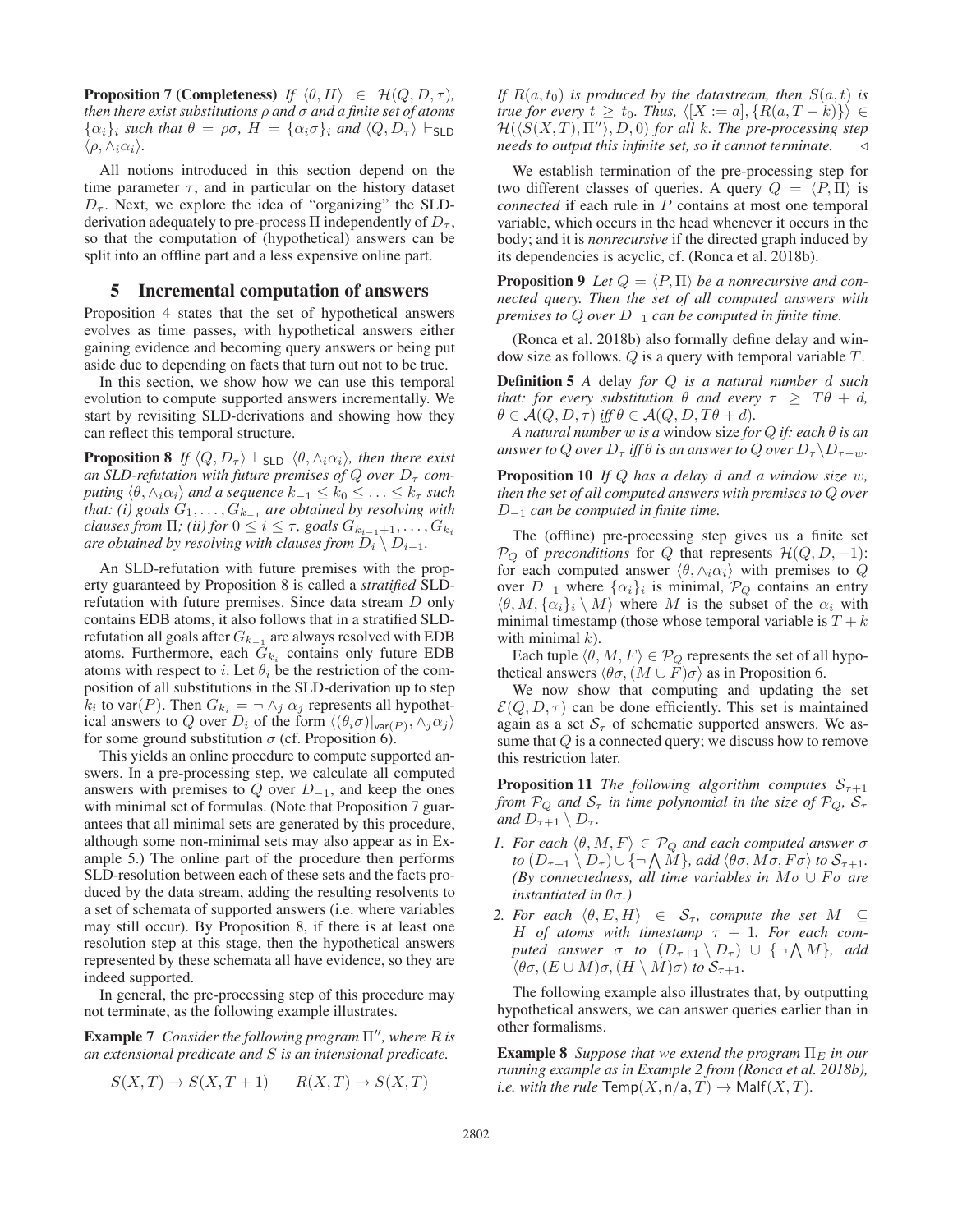*If* D<sup>1</sup> *contains* Temp(wt25, high, 0)*,* Temp(wt25, high, 1) *and* Temp(wt42, n/a, 1)*, then*

$$
S_1 = \{ \langle [T := 0, X := wt25], \\ \{Temp(wt25, high, i) \mid i = 0, 1 \}, \\ \{Temp(wt25, high, 2) \} \rangle,
$$

 $\langle [T := 1, X := \text{wt42}]$ ,  $\{ \text{Temp}(\text{wt42}, \text{n/a}, 1) \}, \emptyset \rangle \}.$ 

*Thus, the answer*  $[T := 1, X := wt42]$  *is produced at timepoint 1, rather than being delayed until it is known whether*  $[T := 0, X := wt25]$  *is really an answer.* 

**Proposition 12 (Soundness)** *If*  $\langle \theta, E, H \rangle \in S_{\tau}$  *and*  $\sigma$  *instantiates all free variables in*  $E \cup H$ *, then*  $\langle \theta \sigma, H \sigma, E \sigma \rangle \in$  $\mathcal{E}(Q, D, \tau)$ .

**Proposition 13 (Completeness)** *If*  $\langle \sigma, H, E \rangle$  ∈  $\mathcal{E}(Q, D, \tau)$ , then there exist a substitution  $\rho$  and a *triple*  $\langle \theta, E', H' \rangle \in S_{\tau}$  *such that*  $\sigma = \theta \rho$ ,  $H = H' \rho$  *and*  $E = E' \rho$ .

It also follows from our construction that, if  $S_\tau$  contains a triple  $\langle \theta, E, H \rangle$  with  $\theta(T) \leq \tau$  and  $H \neq \emptyset$  and d is a delay for  $Q$ , then the time stamp of each element of  $H$  is at most  $\tau + d$ . Likewise, if w is a window size for Q, then all elements in E must have time stamp at least  $\tau - w$ .

Generalization. The hypotheses in Propositions 9 and 10 are not necessary to guarantee termination of the algorithm presented for the pre-processing step. Indeed, consider the following example.

Example 9 *In the context of our running example, we say that a turbine has a manufacturing defect if it exhibits two specific failures during its lifetime: at some time it overheats, and at some (different) time it does not send a temperature reading. Since this is a manufacturing defect, it holds at timepoint* 0*, regardless of when the failures actually occur. We can model this property by the rule*

Temp(X, high,  $T_1$ ), Temp(X, n/a,  $T_2$ )  $\rightarrow$  Defective(X, 0).

Let  $\Pi'_E$  be the program obtained from  $\Pi_E$  by adding this *rule and consider the query*  $Q' = \langle$  Defective $(X, T), \Pi'_E \rangle$ .

*Performing SLD-resolution with*  $\Pi'_E$  $I'_E$  and<br>the goal  $Defective(X, 0)$  *yields (in one step)*  $\neg$  (Temp(X, high,  $T_1$ )  $\land$  Temp(X, n/a,  $T_2$ )), which only *contains future atoms with respect to* −1*. The set of computed answers with premises to Q' over*  $D_{-1}$  *is indeed* 

 $\{([T := 0], \text{Temp}(X, \text{high}, T_1) \wedge \text{Temp}(X, \text{n/a}, T_2))\}\$ . <

As this example shows, if a rule in the program includes different time variables, the query cannot have a delay or window size (since no predicate can use both  $T_1$  and  $T_2$ ).

We can also adapt our algorithm to work in this situation, removing the hypothesis of connectedness in Proposition 11 but sacrificing polynomial complexity. This allows us to deal with some situations of unbound wait, as we illustrate.

**Example 10** *Continuing with Example 9, since*  $D_0$  *contains* Temp(wt25, high, 0), the set  $S_0$  *includes* 

$$
\langle \theta' = [X := \text{wt25}, T := 0],
$$
  

$$
\{\text{Temp}(\text{wt25}, \text{high}, 0)\}, \{\text{Temp}(\text{wt25}, \text{n/a}, T_2)\}\rangle.
$$

*Note that we do not know when (if ever)* θ' will become an *answer to the original query, but there is relevant information output to the user.*

# 6 Adding negation

We now show how our framework extends naturally to programs including negated atoms in bodies of rules. We make the usual assumptions that negation is safe (each variable in a negated atom in the body of a rule occurs non-negated elsewhere in the rule).

In the pre-processing step, we compute  $P_Q$  as before. However, the leaves in the SLD-derivations constructed may now contain negated (intensional) atoms as well as extensional atoms. For each such negated atom we generate a fresh query  $Q'$ , replacing the time parameter with a variable, and repeat the pre-processing step to compute  $\mathcal{P}_{Q'}$ . We iterate this construction until no fresh queries are generated. Since the number of queries that can be generated is finite, Propositions 9 and 10 still hold.

The online step of the algorithm is now more complicated, as it needs to keep track of all answers to the auxiliary queries generated by negated atoms. The following algorithm computes  $S_{\tau+1}$  from  $P$  and  $S_{\tau}$ .

1. For each Q and each  $\langle \theta, M, F \rangle \in \mathcal{P}_Q$ : if there is a negated atom in M with time parameter t, let  $\sigma$  be the substitution such that  $t\sigma = \tau + 1$ ; otherwise let  $\sigma = \emptyset$ . Let  $M'$  be the set of positive literals in  $M$ .

For each computed answer  $\sigma'$  to  $(D_{\tau+1} \setminus D_{\tau})$   $\cup$  $\{\neg \bigwedge M'\sigma\}$  add  $\langle \theta \sigma \sigma', M' \sigma \sigma', ((M \setminus M') \cup F) \sigma \sigma' \rangle$  to  $S_{\tau+1}(Q)$ .

(Observe that all time variables in  $M\sigma\sigma' \cup F\sigma\sigma'$  are instantiated in  $\theta \sigma \sigma'$ .)

- 2. For each query Q and each  $\langle \theta, E, H \rangle \in S_{\tau} (Q)$ , compute the set  $M \subseteq H$  of positive literals with timestamp  $\tau + 1$ . For each computed answer  $\sigma$  to  $(D_{\tau+1} \setminus D_{\tau}) \cup$  ${\{\neg \bigwedge M\}}$ , add  $\langle \theta \sigma, (E \cup M) \sigma, (H \setminus M) \sigma \rangle$  to  $S_{\tau+1}(Q)$ .
- 3. For each query Q and each  $\langle \theta, E, H \rangle \in S_{\tau+1}(Q)$ , compute the set  $M \subseteq H$  of negative literals. For each literal not  $\ell \in M$  with timestamp  $t \leq \tau + 1$ , let  $\ell'$  be the query on the same predicate symbol as  $\ell$ .

If there is no tuple  $\langle \theta', E', H' \rangle \in S_{\tau+1}(\ell')$  where  $\ell$  and  $\ell' \theta'$  are unifiable, remove not  $\ell$  from  $H$  and add it to E. If there is a tuple  $\langle \theta', E', \emptyset \rangle \in S_{\tau+1}(\ell')$  such that  $\ell$ and  $\ell' \theta'$  are unifiable, then: (i) remove  $\langle \theta, E, H \rangle$  from  $S_{\tau+1}(Q)$ , (ii) for each substitution  $\sigma$  ranging over the free variables in  $\ell$ , if  $\ell \sigma$  does not unify with  $\ell' \theta'$ , then add  $\langle \theta \sigma, E\sigma, H\sigma \rangle$  to  $S_{\tau+1}(Q)$ .

Step 3 makes the running time of this algorithm exponential, since it requires iterating over a set of substitutions. However, if negation is  $T$ -stratified (which we define below), we can still establish a polynomial bound.

Definition 6 *The* temporal closure *of a program* Π *is the program*  $\Pi^{\downarrow}$  *defined as follows. For each*  $(n + 1)$ *-ary predicate symbol* p *with a temporal argument in the signature underlying*  $\Pi$ *, the signature for*  $\Pi^{\downarrow}$  *contains a family of nary predicate symbols*  $\{p_t\}_{t\in\mathbb{N}}$ *. For each rule in*  $\Pi$ *,*  $\Pi^{\downarrow}$  *con-*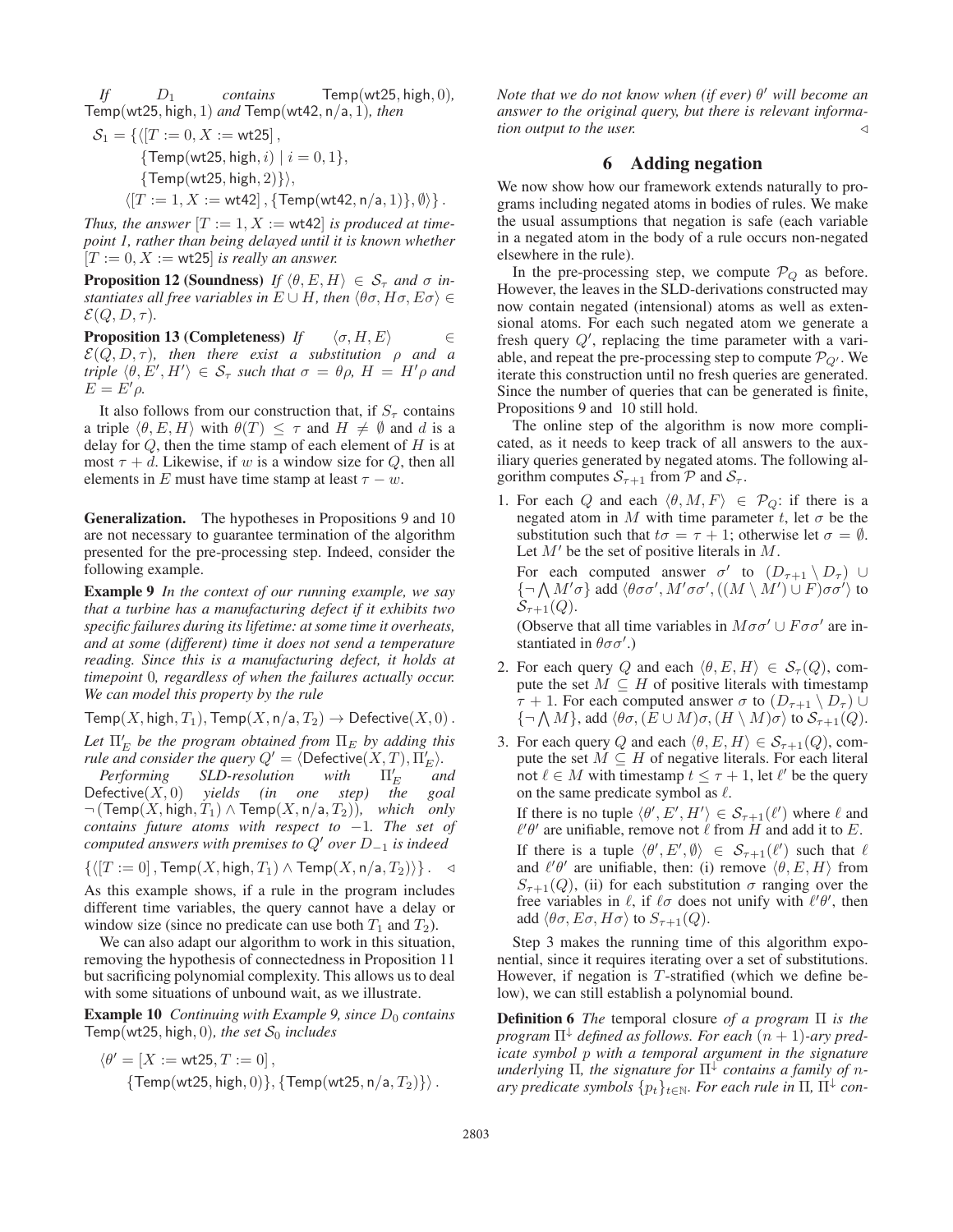*tains all rules obtained by instantiating its temporal parameter in all possible ways and replacing*  $p(x_1,...,x_n,t)$  *by*  $p_t(x_1,\ldots,x_n)$ . A program  $\Pi$  *is T*-stratified if  $\Pi^{\downarrow}$  *is stratified in the usual sense.*

Since the number of predicate symbols in  $\Pi^{\downarrow}$  is infinite, the usual procedure for deciding whether a program is  $T$ stratified does not necessarily terminate. However, this procedure can be adapted to our framework.

Proposition 14 *There is an algorithm that decides whether a program* Π *is* T*-stratified, and in the affirmative case returns a finite representation of the strata.*

Furthermore, for T-stratified programs we can also give a complexity bound for the online step.

Proposition 15 *Let* k *be the highest arity of any predicate that occurs negated in* Π*. If* Π *is* T*-stratified, then the online algorithm runs in time polynomial in k, the size of*  $\mathcal{P}_Q$ *,*  $\mathcal{S}_{\tau}$ *,*  $D_{\tau+1} \setminus D_{\tau}$  *and the total number of queries.* 

# 7 Related work and discussion

Incremental evaluation. Computing answers to a query over a data source that is continuously producing information, be it at slow or very fast rates, asks for techniques that allow for some kind of *incremental evaluation*, in order to avoid reevaluating the query from scratch each time a new tuple of information arrives. Several efforts have been made in that direction, capitalising on incremental algorithms based on seminaive evaluation (Gupta, Mumick, and Subrahmanian 1993; Abiteboul, Hull, and Vianu 1995; Barbieri et al. 2010; Motik et al. 2015; Hu, Motik, and Horrocks 2018), on truth maintenance systems (Beck, Dao-Tran, and Eiter 2015), window oriented (Ghanem et al. 2007) among others. Our algorithm fits naturally in the first class, as it is an incremental variant of SLD-resolution.

Unbound wait and blocking queries. The problems of unbound wait and blocking queries have deserved much attention in the area of query answering over data streams. There have been efforts to identify the problematic issues (Law, Wang, and Zaniolo 2011) and varied proposals to cope with their negative effects, as in (Zaniolo 2012; Özçep, Möller, and Neuenstadt 2014; Beck et al. 2015; Ronca et al. 2018a) among others. Our framework deals with unbound wait by outputting at each time point all supported answers (including some that later may prove to be false), as illustrated in Examples 8 and 10. Furthermore, if we receive a supported answer whose time parameters are all instantiated, then we immediately have a bound on how long we have to wait until the answer is definite (or rejected).

Blocking queries may still be a problem in our framework, though: as seen in Example 7, blocking operations (in the form of infinitely recursive predicates) may lead to infinite SLD-derivations, which cause the pre-processing step of our algorithm to diverge. We showed that syntactic restrictions of the kind already considered by (Ronca et al. 2018b) are guaranteed to avoid blocking queries.

Our algorithm also implicitly embodies a forgetting algorithm, as the only elements of  $D<sub>\tau</sub>$  kept in the E sets are those that are still relevant to compute future answers to Q.

(Ronca et al. 2018a) proposes the *language of forwardpropagating queries*, a variant of Temporal Datalog that allows queries to be answered in polynomial time in the size of the input data. This is achieved at the cost of disallowing propagation of derived facts towards past time points – precluding, e.g., rules like  $\text{Shdn}(X,T) \to \text{Malf}(X,T-2)$  in Example 1. The authors present a generic algorithm to compute answers to a query, given a window size, and investigate methods for calculating a minimal window size.

(Zaniolo 2012), working in another variant of Datalog called Streamlog, characterise *sequential rules and programs* with the purpose of avoiding blocking behaviour. Again, rule Shdn( $X, T$ )  $\rightarrow$  Malf( $X, T-2$ ) from Example 1 is disallowed in this framework, since the timestamp in the head of a rule may never be smaller than the timestamps of the atoms in the body.

Incomplete information. When reasoning over sources with incomplete information, the concepts of certain and possible answers, and granularities thereof, inevitably arise (Gray, Nutt, and Williams 2007; Lang et al. 2014; Razniewski et al. 2015) as a way to assign confidence levels to the information output to the user. These approaches, like ours, also compute answers with incomplete information.

However, our proposal is substantially different from those works, since they focus on answers over past incomplete information. First, as mentioned in Section 2, we assume that our time stream is complete, in the sense that whenever it produces a fact about a time instant  $\tau$ , all EDB facts about time instants  $\tau' < \tau$  are already there (in line with the progressive closing world assumption of (Zaniolo 2012)). Secondly, our hypothetical and supported answers are built over present facts and future, still unknown, hypotheses, and eventually either become effective answers or are discarded; in the scenario of past incomplete information, the confidence level of answers may never change.

Negation. Other authors have considered languages using negation. Our definition of stratification is similar to the concept of temporal stratification from (Zaniolo 2015). However, temporal stratification requires the strata to be also ordered according to time (i.e., if the definition of  $p_t$  is in  $\Pi_i$ and the definition of  $p_{t+1}$  is in  $\Pi_i$ , then  $j \geq i$ ). We make no such assumption in this work.

(Beck, Dao-Tran, and Eiter 2015) also consider a notion of temporal stratification for stream reasoning. However, their framework also includes explicit temporal operators, making the whole formalization more complex.

Acknowledgements. This work was partially supported by the Independent Research Fund Denmark, grant DFF-7014-00041, and by UID/MULTI/04046/2019 Research Unit grant from FCT, Portugal (to BioISI).